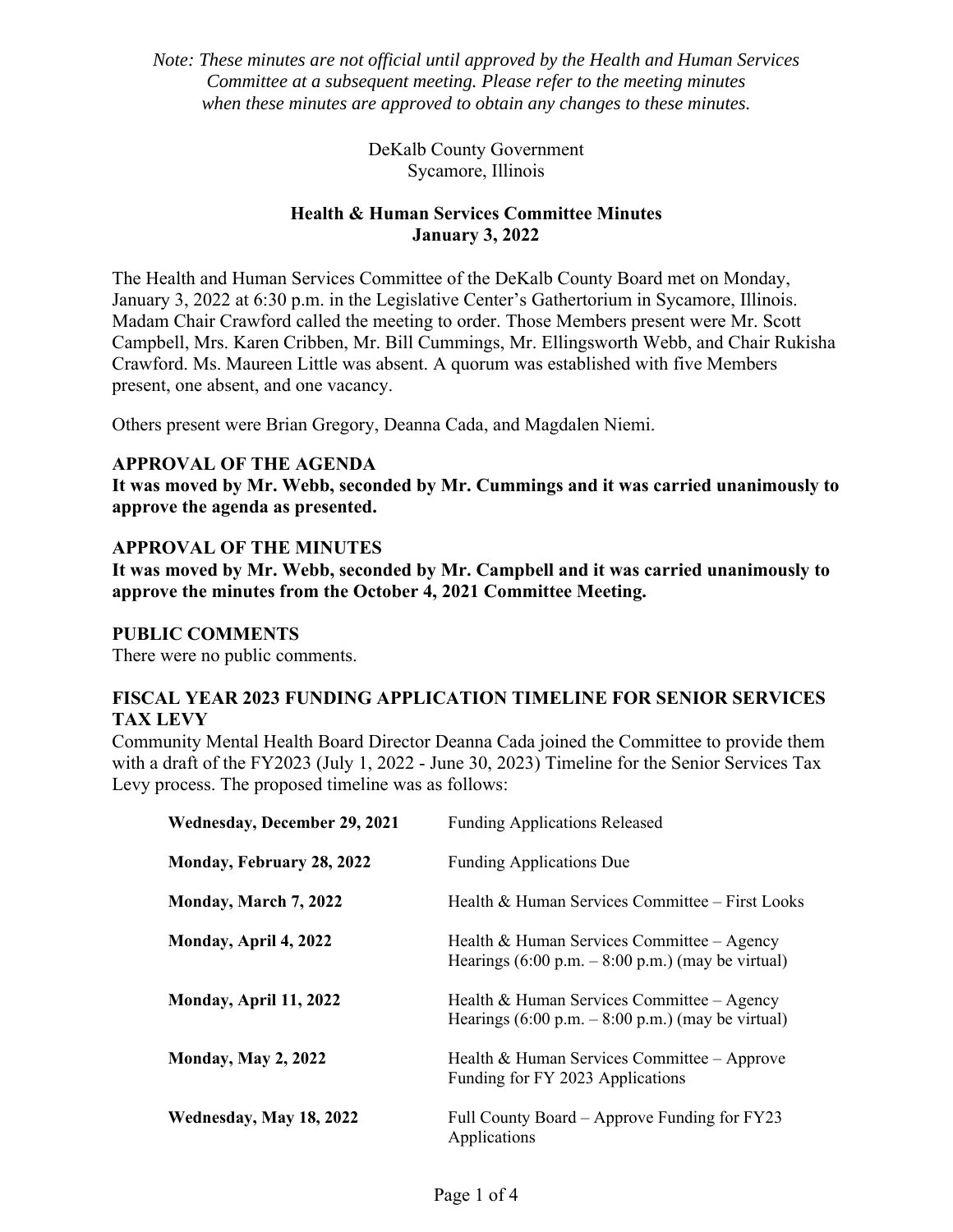Health and Human Services Committee Minutes January 3, 2022 Page 2 of 4

Ms. Cada noted that they would be continuing on with the same online grant application that was utilized last year. It was also determined that the Committee would have a short training/refresher of the online program prior to the March Committee Meeting. The training would be open to the HHS Committee as well as any new DCCMHB Members as well.

There was a unanimous consensus from the Committee to proceed forward with the proposed timeline and the online training session in March.

# **DEKALB COUNTY REHAB & NURSING CENTER**

### **Operational Introduction**

County Administrator Brian Gregory reviewed that as the Board continues to look ahead at the reporting structure for the DCRNC, the plan is to have the operation report to the Health & Human Services Committee with financial updates still going to the Committee of the Whole.

Since MPA's contract has expired, members of the County's Administration Team have been meeting with DCRNC Administrator Maggie Niemi weekly to ensure the appropriate resources and support are provided to the DCRNC.

Some progress has been made on the current billing portal and should generate some cashflow at some point in the next few weeks. The Business Manager has resigned and they are working with a few longer-term employees to help fill the functions that the position should be performing. In addition, the County has executed an agreement with Jordan Healthcare Group to assist in billing issues both past and present. The company has experience in Nursing Home Management and a specialty on the finance and billing portion of the business. Even though they are making progress, another transfer, this time \$800,000, was needed for cash flow for the month of December.

Mr. Gregory additionally shared that for months the County has been told that they cannot use the space created as part of the expansion. In cutting out MPA and working directly with the architect it has been determined that the Illinois Department of Public Health is open to allowing them to finalize the Activity Center and warming kitchen spaces. A significant part of the operational model for food service depended on the warming kitchens. A target has been set for the end of January to have these areas brought on-line and usable.

The Committee dove into a deeper discussion of the RNC's Business Office and more specifically the large amount of billing issues that have presented themselves. Going forward, the County's Finance Office Team will also be overseeing the RNC's financials more as well as receive some additional training from Jordan Healthcare Group on the financial system that is in place at the facility.

Mr. Gregory stressed that with all of the issues surrounding the financials of the Nursing Home, it is important to be transparent through the good, bad, and otherwise.

It was also reminded that those individuals who are working the front lines are continuing to provide top-notch service to the residents and those who call the DCRNC their homes. With everything going on, that has to always be priority number one, Mr. Gregory expressed.

*Note: These minutes are not official until approved by the Health and Human Services Committee at a subsequent meeting. Please refer to the meeting minutes when these minutes are approved to obtain any changes to these minutes.*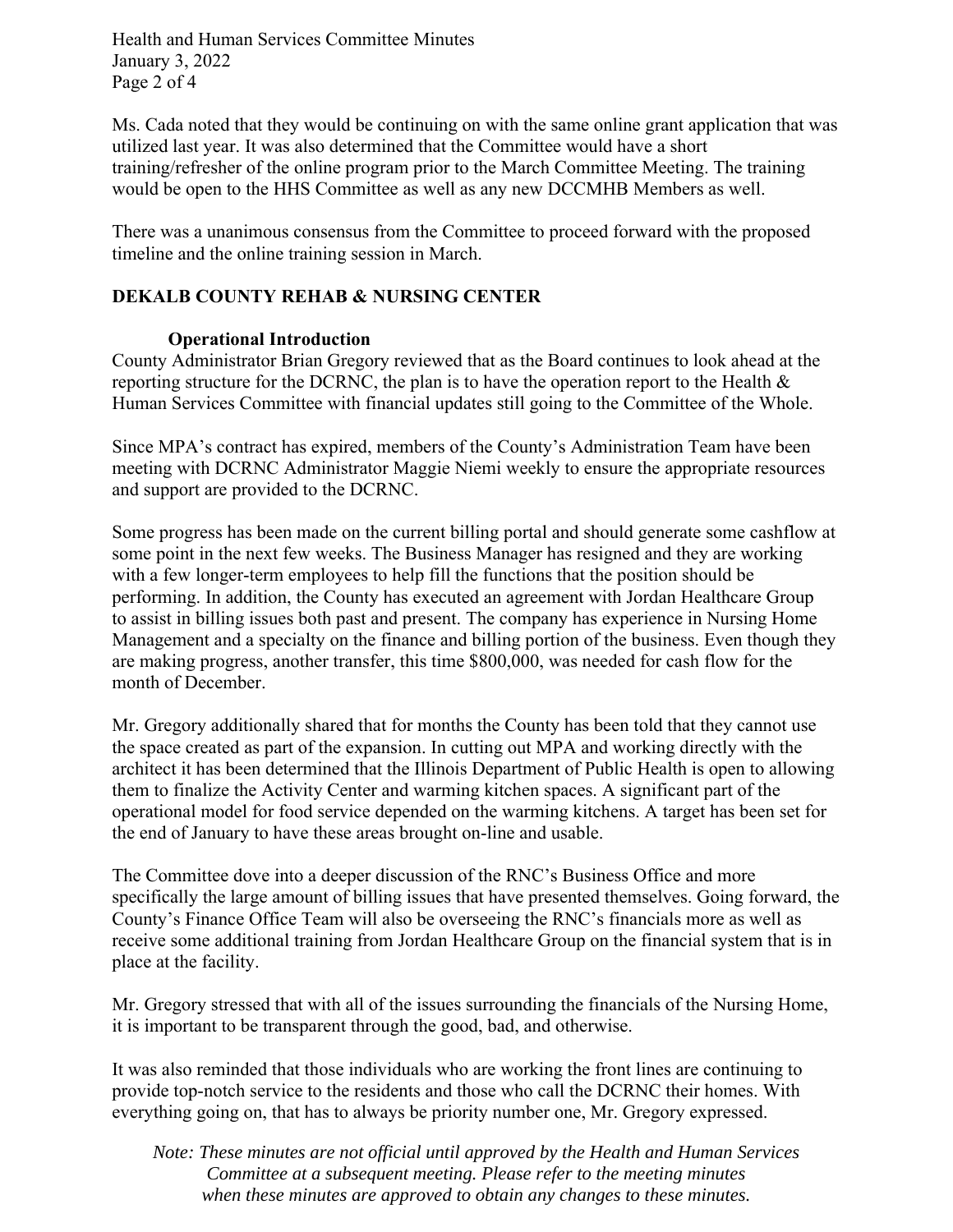Health and Human Services Committee Minutes January 3, 2022 Page 3 of 4

### **Administrator's Report**

DCRNC Administrator Maggie Niemi provided the following updates to the Committee:

- 1. In the process of Policy and Procedures Updates related to changes from CDC and IDPH related HealthCare Personal exposure to and or infection of COVID 19 New updates received on 12/23/21, 12/24/21, 12/30/21. Will work closely with DeKalb County Health Department and IDPH regarding the conventional, contingency and crisis response for returning to work.
- 2. COVID 19 outbreak-ongoing. Began 11/29/21 and will need to continue for 28 days from 1/3/21. Since 12/2/21 there has been no further positive residents. Ongoing positive healthcare workers. Current positive tests have involved HCW who are fully vaccinated with a booster, fully vaccinated, partially vaccinated and unvaccinated. 12/29/21 Positivity rate for Dekalb County was 17.93%. Transmission rate remain high. We continue with testing of all staff and residents every 3-7 days. Resident vaccination rate is 92% with 79% boosters. Staff rate is 79% with 20% boosters. Will be promoting boosters.
- 3. NW KCH meeting-Cross Continuum Team (CCT) meeting held 12/28/21-DCRNC's Hospital readmission rate remains under their 11% goal. Next meeting is scheduled on 1/25/22
- 4. Business Office-Janet George Business Manager's last day 1/1/22. Medicaid biller's last day 12/31/21. Scott Gima and MPA last day 12/31/21.
- 5. Jordan Healthcare billing specialist gave introductory Zoom meeting 12/23/21 and will begin working closely with DCRNC 1/1/22
- 6. Working with architect who is working with Life and Safety of IDPH to sign off to use new activity center and warming kitchens -Meeting 1/4/21 at 1:30 pm.
- 7. Emergency Planning Work with Chug for a table top exercise 2/17/22 and Full-Scale Exercise 3/16/22.
- 8. Safety Committee will meet 1/5/21 and will review emergency planning policies.
- 9. Cindy Holt RN completed Compliance training with MPA on 12/31/21. Cindy will work 20 hours a week and will help with orientation 1/6/21 and 1/20/22
- 10. Christmas Celebration for Staff with Pancake Bar 1/6/21; was postponed from December. Staff gifts bags handed out 12/24/21 and 12/25/21.

#### **Emergency Planning**

Ms. Niemi noted that she has been reviewing the DCRNC's emergency planning agreements. Next month she hoped to being back a one-page agreement with a neighboring facility in the County.

*Note: These minutes are not official until approved by the Health and Human Services Committee at a subsequent meeting. Please refer to the meeting minutes when these minutes are approved to obtain any changes to these minutes.*